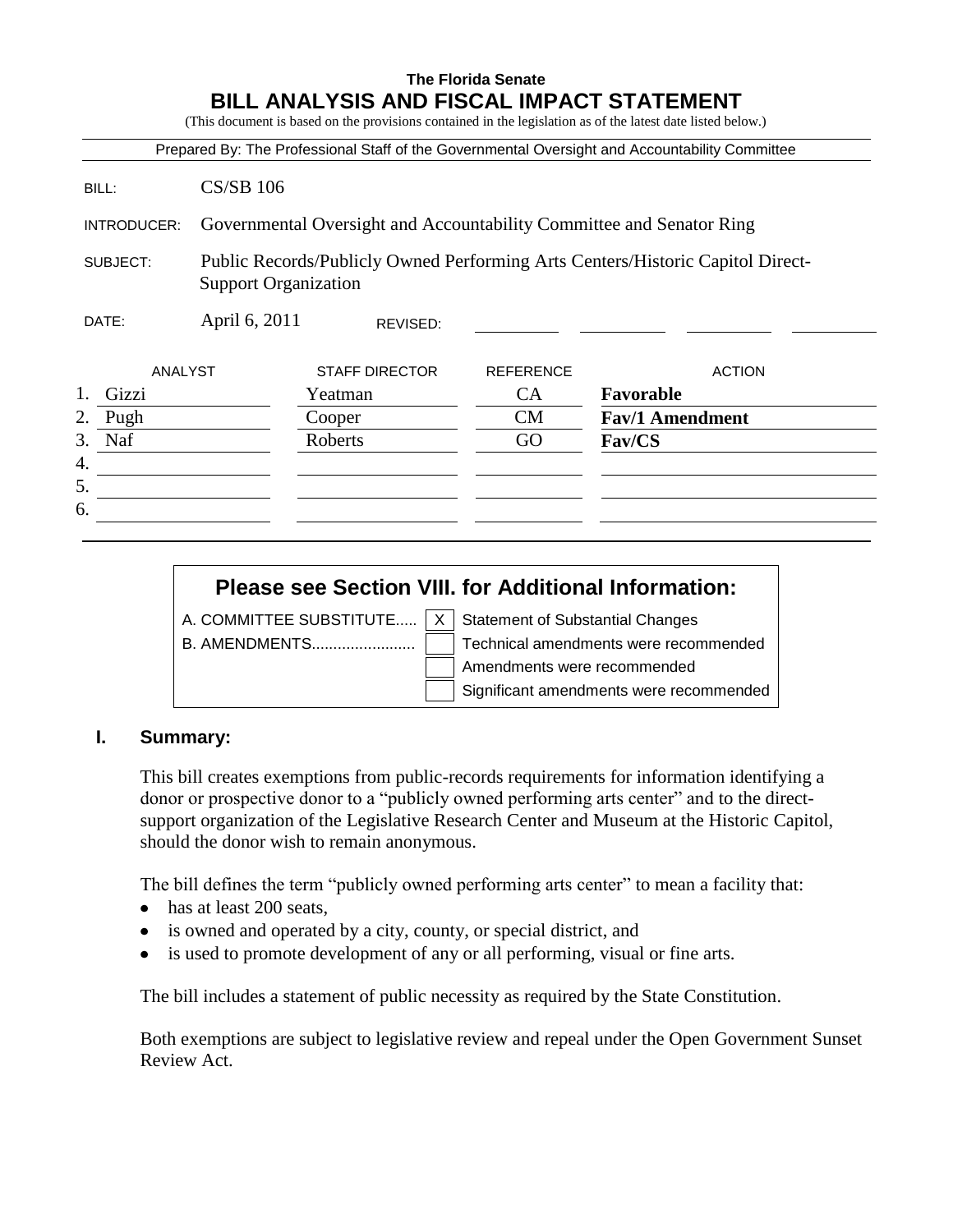Because this bill creates new public-records exemptions, it requires a two-thirds vote of the membership of each house of the Legislature for passage.

This bill substantially amends s. 272.136, F.S., and creates two undesignated sections of law.

#### **II. Present Situation:**

#### **Public-Records Laws**

The State of Florida has a long history of providing public access to governmental records, with the first public records law being enacted by the Florida Legislature in 1892.<sup>1</sup> In 1992, Florida voters adopted an amendment to the State Constitution, which raised the statutory right of access to public records to a constitutional level. $2$ 

Section 24, Art. I, of the State Constitution, states that:

Every person has the right to inspect or copy any public record made or received in connection with the official business of any public body, officer, or employee of the state, or persons acting on their behalf, except with respect to records exempted pursuant to this section or specifically made confidential by this Constitution. This section specifically includes the legislative, executive, and judicial branches of government and each agency or department created thereunder; counties, municipalities, and districts; and each constitutional officer, board, and commission, or entity created pursuant to law or this Constitution.

The Public Records Act, located in ch. 119, F.S., specifies conditions under which the public must be provided access to agency records.<sup>3</sup> Section 119.07(1)(a), F.S., requires every person who has custody of a public record to allow the record to be inspected and examined by any person, "at any reasonable time, under reasonable conditions, and under supervision by the custodian of the public records".<sup>4</sup> Unless specifically exempted by law, all agency records are available for public inspection.

The term "public record", is broadly defined in s. 119.011(12), F.S., to include:

. . . all documents, papers, letters, maps, books, tapes, photographs, films, sound recordings, data processing software, or other material, regardless of the physical form, characteristics, or means of transmission, made or

<sup>1</sup> Section 1390, 1391 F.S. (Rev. 1892).

 $<sup>2</sup>$  FLA. CONST. art. I, s. 24.</sup>

 $3$  The word "agency" is defined in s. 119.011(2), F.S., to mean "... any state, county, district, authority, or municipal officer, department, division, board, bureau, commission, or other separate unit of government created or established by law including, for the purposes of this chapter, the Commission on Ethics, the Public Service Commission, and the Office of Public Counsel, and any other public or private agency, person, partnership, corporation, or business entity acting on behalf of any public agency." The Florida Constitution also establishes a right of access to any public record made or received in connection with the official business of any public body, officer, or employee of the state, or persons acting on their behalf, except those records exempted by law or the state constitution.

 $4$  Section 119.07(1)(a), F.S.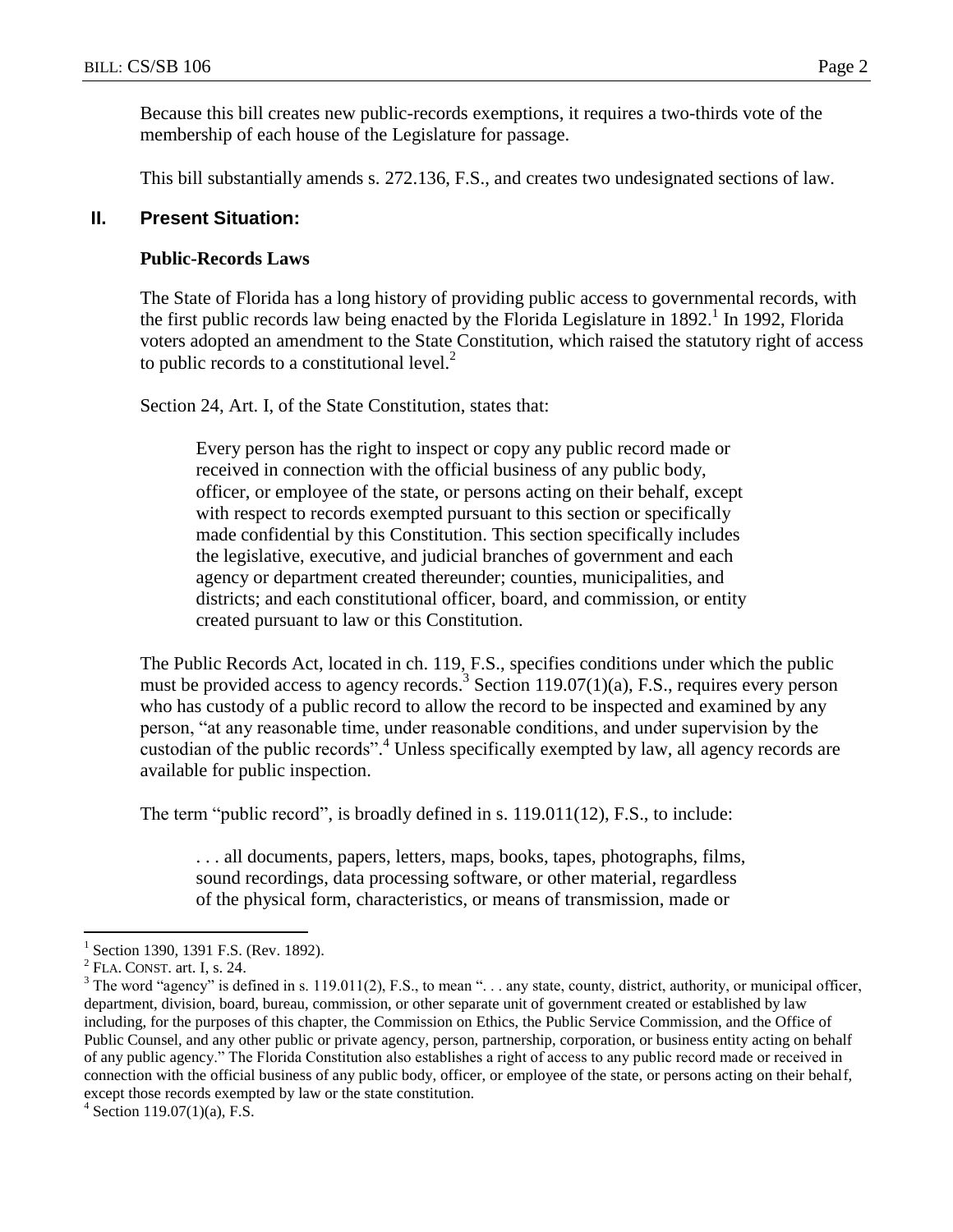received pursuant to law or ordinance or in connection with the transaction of official business by any agency.<sup>5</sup>

The Florida Supreme Court has interpreted this definition to encompass any materials prepared by an agency in connection with official business to "perpetuate, communicate or formalize knowledge of some type". 6

The Legislature is the only entity that is authorized to create exemptions from open government requirements.<sup>7</sup> The Legislature may provide an exemption by a general law that is approved by a two-thirds vote of each house of the Legislature.<sup>8</sup> The exemption must specifically state the public necessity justifying the exemption and must be no broader than necessary to accomplish the stated purpose of the law.<sup>9</sup> A bill enacting an exemption<sup>10</sup> may not contain other substantive provisions, although it may contain multiple exemptions that relate to one subject.<sup>11</sup>

There is a difference between records that the Legislature exempts from public-records requirements and those that that the Legislature makes *confidential* and exempt. If the Legislature makes a record confidential and exempt, then such information may not be released by an agency to anyone other than the persons or entities designated in the statute.<sup>12</sup> If a record is simply made exempt from disclosure requirements, an agency is not prohibited from disclosing the record in all circumstances.<sup>13</sup>

# **Open Government Sunset Review Act**

The Open Government Sunset Review Act (act), in s. 119.15, F.S., provides a process for the review, and repeal or reenactment of, public records exemptions.<sup>14</sup> Under Florida law, a new exemption or substantial amendment to an existing exemption shall be repealed on October 2<sup>nd</sup> of the  $5<sup>th</sup>$  year after enactment, unless the Legislature acts to reenact the exemption.<sup>15</sup> By June 1 of each year, the Division of Statutory Revision of the Office of Legislative Services is required to certify to the President of the Senate and the Speaker of the House of Representatives, the language and statutory citation of each exemption scheduled for repeal the following year.<sup>16</sup>

<sup>5</sup> Section 119.011(12), F.S.

<sup>&</sup>lt;sup>6</sup> Shevin v. Byron, Harless, Schaffer, Reid and Associates, Inc., 379 So.2d 633, 640 (Fla. 1980).

FLA. CONST. art. I, s. 24(c).

<sup>8</sup> *Id.*

<sup>9</sup> *Id. See also Memorial Hospital-West Volusia v. News-Journal Corporation*, 729 So. 2d 373, 380 (Fla. 1999); *Halifax Hospital Medical Center v. News-Journal Corporation*, 724 So. 2d 567 (Fla. 1999).

 $10$  Under s. 119.15, F.S., an existing exemption may be treated as a new exemption if it is "substantially amended," so that the exemption is expanded to cover additional records or information, or to include meetings as well as records. *See* s. 119.15(4)(b), F.S.

 $<sup>11</sup>$  FLA. CONST. art. I, s. 24(c).</sup>

<sup>12</sup> Op. Att'y Gen. Fla. 85-62 (1985).

<sup>&</sup>lt;sup>13</sup> *Williams v. City of Minneola*, 575 So.2d 683, 687 (Fla. 5<sup>th</sup> DCA), review denied, 589 So.2d 289 (Fla. 1991).

 $14$  This act applies to exemptions from s. 24, Art. I, of the State Constitution and s. 119.07(1), F.S., or s. 286.011, F.S.

 $15$  Section 119.15(3), F.S.

 $16$  Section 119.15(5)(a), F.S.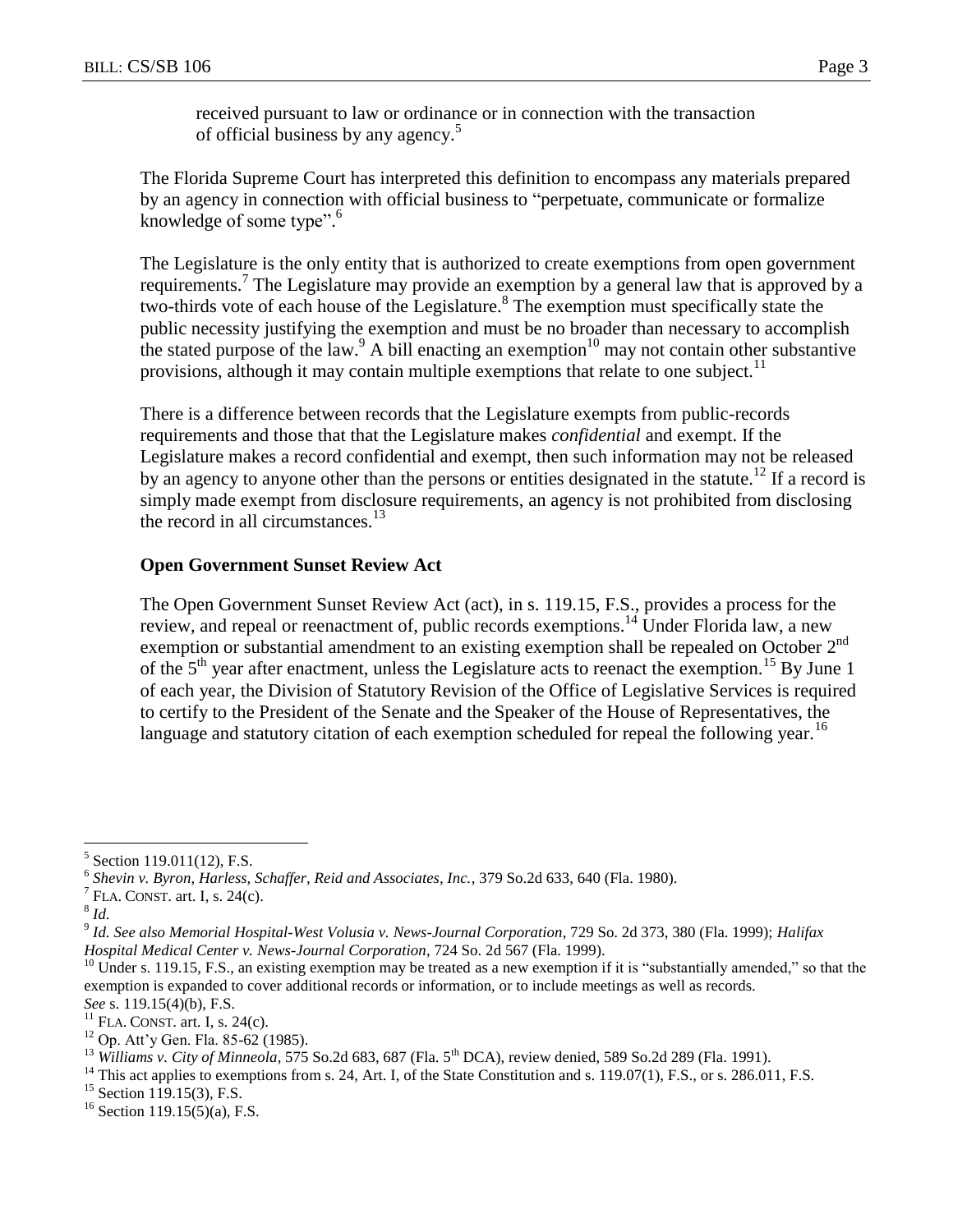As part of the legislative review process for exemptions from public meeting and public records requirements, the Legislature is required to consider the following criteria:

- $\bullet$ Specific records or meetings that are affected by the exemption;
- Whom the exemption uniquely affects, as opposed to the general public;
- The identifiable public purpose or goal of the exemption;  $\bullet$
- Whether the information contained in the records or discussed in the meeting can be readily  $\bullet$ obtained by alternative means, and if so, how;
- Whether the record or meeting is protected by another exemption; and
- If there are multiple exemptions for the same type of record or meeting that would be appropriate to merge. $17$

The act states that an exemption may only be created, revised, or expanded if it serves an identifiable public purpose and the exemption is no broader than necessary to meet the public purpose it serves.<sup>18</sup> An identifiable public purpose is considered to be served if the exemption meets one of three specified criteria, and the Legislature finds that the purpose is "sufficiently compelling to override the strong public policy of open government and cannot be accomplished without the exemption."<sup>19</sup> The prescribed statutory criteria include whether the exemption:

- Allows the state or its political subdivisions to effectively and efficiently administer a governmental program, which administration would be significantly impaired without the exemption;
- $\bullet$ Protects information of a sensitive personal nature concerning individuals, the release of which would be defamatory or cause unwarranted damage to the good name or reputation of such individuals, or would jeopardize their safety; or
- Protects information of a confidential nature concerning entities, including, but not limited to, a formula, pattern, device, combination of devices, or compilation of information that is used to protect or further a business advantage over those who do not know or use it, the disclosure of which would injure the affected entity in the marketplace.<sup>20</sup>

| Entity                                                        | <i>Exemption</i>                                                                                                | <b>Florida Statute</b> | <b>Status</b>                                                                                             |
|---------------------------------------------------------------|-----------------------------------------------------------------------------------------------------------------|------------------------|-----------------------------------------------------------------------------------------------------------|
| Enterprise Florida, Inc.                                      | Identity of donor or<br>prospective donor who desires<br>to remain anonymous and all<br>identifying information | s. $11.45(3)(i)$       | Confidential and exempt<br>from s. $119.07(1)$ , F.S.,<br>and s. $24(a)$ , Art. I, State<br>Constitution. |
| Florida Development<br>Finance Corporation, Inc.              | Identity of donor or<br>prospective donor who desires<br>to remain anonymous and all<br>identifying information | s. $11.45(3)(i)$       | Confidential and exempt<br>from s. $119.07(1)$ , F.S.,<br>and s. $24(a)$ , Art. I, State<br>Constitution. |
| <b>Cultural Endowment</b><br>Program<br>(Department of State) | Information which, if released,<br>would identify donors and<br>amounts contributed.                            | s. $265.605(2)$        | Confidential and exempt<br>from s. $119.07(1)$ , F.S.                                                     |

# **Examples of Existing Exemptions for Donors or Prospective Donors**

 $19 \overline{1d}$ 

 $17$  Section 119.15(6)(a)1. - 6., F.S.

<sup>&</sup>lt;sup>18</sup> Section 119.15(6)(b), F.S.

<sup>20</sup> *See* s. 119.15(6)(b)1. - 3., F.S.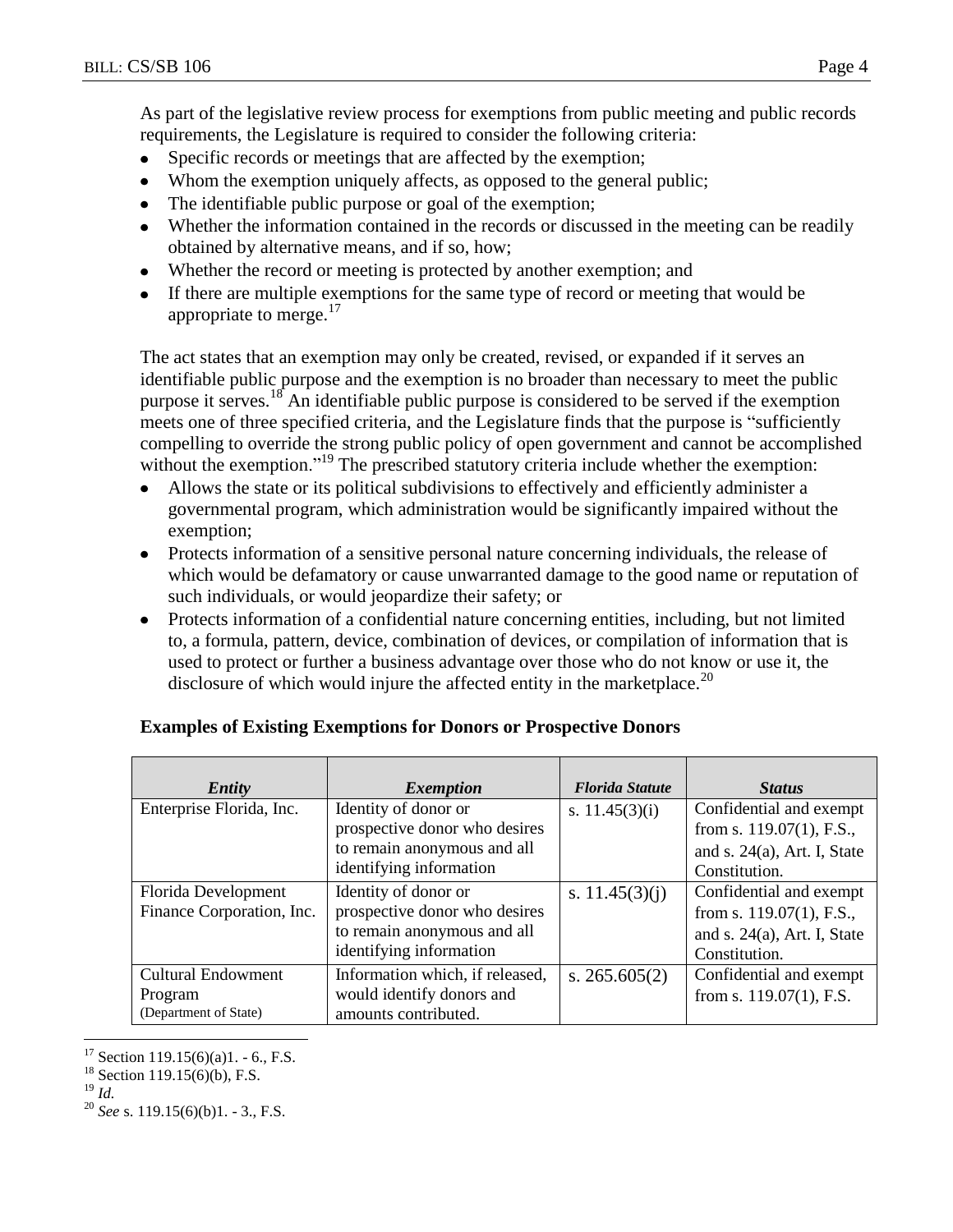| <b>Entity</b>                                                                                                | <b>Exemption</b>                                                                                                                                                                                                                                                | <b>Florida Statute</b> | <b>Status</b>                                                                                             |
|--------------------------------------------------------------------------------------------------------------|-----------------------------------------------------------------------------------------------------------------------------------------------------------------------------------------------------------------------------------------------------------------|------------------------|-----------------------------------------------------------------------------------------------------------|
|                                                                                                              | Information which, if released,<br>would identify prospective<br>donors.                                                                                                                                                                                        |                        |                                                                                                           |
| <b>Direct Support</b><br>Organization<br>(University of West Florida)                                        | Identity of donor or<br>prospective donor of property<br>to a DSO who desires to<br>remain anonymous, and all<br>identifying information.                                                                                                                       | s. 267.1732(8)         | Confidential and exempt<br>from s. $119.07(1)$ , F.S.,<br>and s. $24(a)$ , Art. I, State<br>Constitution. |
| Citizen Support<br>Organization<br>(Fish and Wildlife Commission)                                            | Identity of donor or<br>prospective donor to a CSO<br>who desires to remain<br>anonymous and all identifying<br>information.                                                                                                                                    | s. $379.223(3)$        | Confidential and exempt<br>from s. $119.07(1)$ , F.S.,<br>and s. $24(a)$ , Art. I, State<br>Constitution. |
| Florida Agricultural<br>Museum<br>(Department of Agriculture and<br><b>Consumer Services</b> )               | Identity of donor or<br>prospective donor who desires<br>to remain anonymous and all<br>identifying information.                                                                                                                                                | s. 570.903(6)          | Confidential and exempt<br>from s. 119.07(1), F.S.,<br>and s. $24(a)$ , Art. I, State<br>Constitution.    |
| John and Mable Ringling<br>Museum of Art Direct<br><b>Support Organization</b><br>(Florida State University) | Information that, if released,<br>would identify donors who<br>wish to remain anonymous or<br>prospective donors who wish<br>to remain anonymous when the<br>DSO has identified the<br>prospective donor and has not<br>obtained the name in another<br>manner. | s. $1004.45(2)(h)$     | Confidential and exempt<br>from s. $119.07(1)$ , F.S.                                                     |
| Florida Prepaid College<br><b>Board Direct Support</b><br>Organization                                       | Identity of donors who wish to<br>remain anonymous. Any<br>sensitive, personal information<br>regarding contract<br>beneficiaries, including<br>identity.                                                                                                       | s. $1009.983(4)$       | Confidential and exempt<br>from s. $119.07(1)$ and<br>s. 24(a), Art. I, State<br>Constitution.            |

# **Direct-Support Organization**

#### *In General*

Florida law provides for the establishment of direct-support organizations ("DSO" or "DSOs"as a means to assist state agencies in accomplishing their missions. DSOs are established as Florida corporations not for profit which are incorporated under ch. 617, F.S., and approved by the Department of State. Section 617.01401(5), F.S., defines the term "corporation not for profit" as "a corporation no part of the income or profit of which is distributable to its members, directors, or officers."

DSOs perform a variety of services for state agencies, including:

- Raising money;  $\bullet$
- $\bullet$ Submitting requests for, and receiving grants from, the federal government, the state, or its political subdivisions;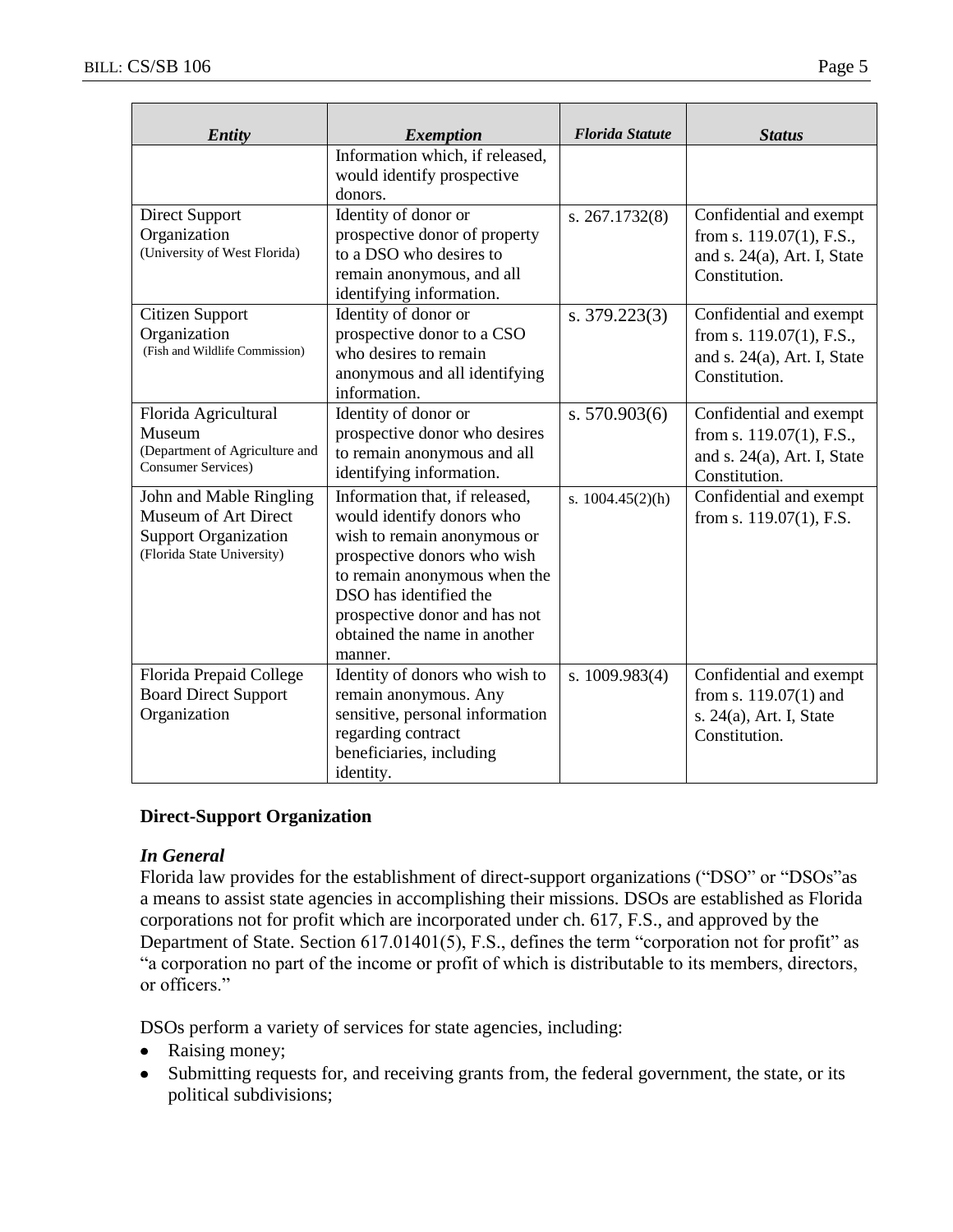- Receiving, holding, investing, and administering property;
- Assisting an agency in performing its mission; and,
- Making expenditures for the benefit of the supported agency.<sup>21</sup>

DSOs have been established in Florida to support a wide array of services and agencies, including: child abuse prevention and adoption; tourism; amateur athletics and professional sports; public guardianship; victims of crime; universities, community colleges, and school districts; the Florida National Guard; the Departments of Corrections, Juvenile Justice, Agriculture and Consumer Services, and Veterans' Affairs; and, the Florida Prepaid College Board. $^{22}$ 

Florida Statutes generally require DSOs to:

- Operate under written contract with the supported agency;
- Be governed by a board of directors; and,
- Operate for the benefit of, and in a manner consistent with, the goals of the agency and in the best interest of the state.

# *Direct-Support Organization for the Florida Historic Capitol and the Legislative Research Center and Museum*

In 2009, the Legislature enacted s. 272.136, F.S., authorizing the Legislative Research Center and Museum at the Historic Capitol and the Capitol Curator<sup>23</sup> to establish a DSO in order to provide assistance and promotional support through fundraising for the Florida Historic Capitol and the Legislative Research Center and Museum, including but not limited to, their education programs and initiatives.<sup>24</sup> The DSO established under s. 272.136, F.S., must be:

- A Florida corporation;
- Not for profit;
- Incorporated under ch. 617, F.S.; and,
- Approved by the Department of State.<sup>25</sup>

The  $DSO^{26}$  is governed by a board of directors with a demonstrated capacity for supporting the mission of the Historic Capitol. Initial appointments to the board shall be made by the President of the Senate and the Speaker of the House of Representatives, and thereafter by the board.<sup>27</sup> The

 $\overline{a}$ 

<sup>25</sup> Subsection (2), of s. 272.136, F.S.

<sup>&</sup>lt;sup>21</sup> Sections 39.0011, 250.115, 267.1732, 267.1736, 288.1226, 288.1229, 292.055, 570.903, 744.7082, 944.802, 960.002, 985.672, 1001.453, 1004.28, 1004.70, and 1009.983, F.S.

<sup>22</sup> *Id.*

<sup>&</sup>lt;sup>23</sup> The Florida Historic Capitol Curator (curator) is appointed by and serves at the pleasure of the President of the Senate and the Speaker of the House of Representatives. The curator is responsible for: (a) promoting and encouraging state knowledge and appreciation of the Florida Historic Capitol; (b) collecting, researching, exhibiting, interpreting, preserving and protecting the history, artifacts, objects, furnishings and other materials related to the Florida Historic Capitol, other than archaeological materials; and (c) developing, directing, supervising, and maintaining the interior design and furnishings within the Florida Historic Capitol. In conjunction with the Legislative Research Center and Museum at the Historic Capitol, the curator may also assist the Florida Historic Capitol in the performance of certain monetary duties outlined in subsection (3) of s. 272.135, F.S. *See* s. 272.135, F.S.

 $24$  Chapter 2009-179, s.3, L.O.F.

 $26$  The DSO's official name is the Florida Historic Capital Foundation, Inc., and its website is [http://www.flhistoriccapitol.gov/foundation.cfm.](http://www.flhistoriccapitol.gov/foundation.cfm)

Subsection (1), of s. 272.136, F.S.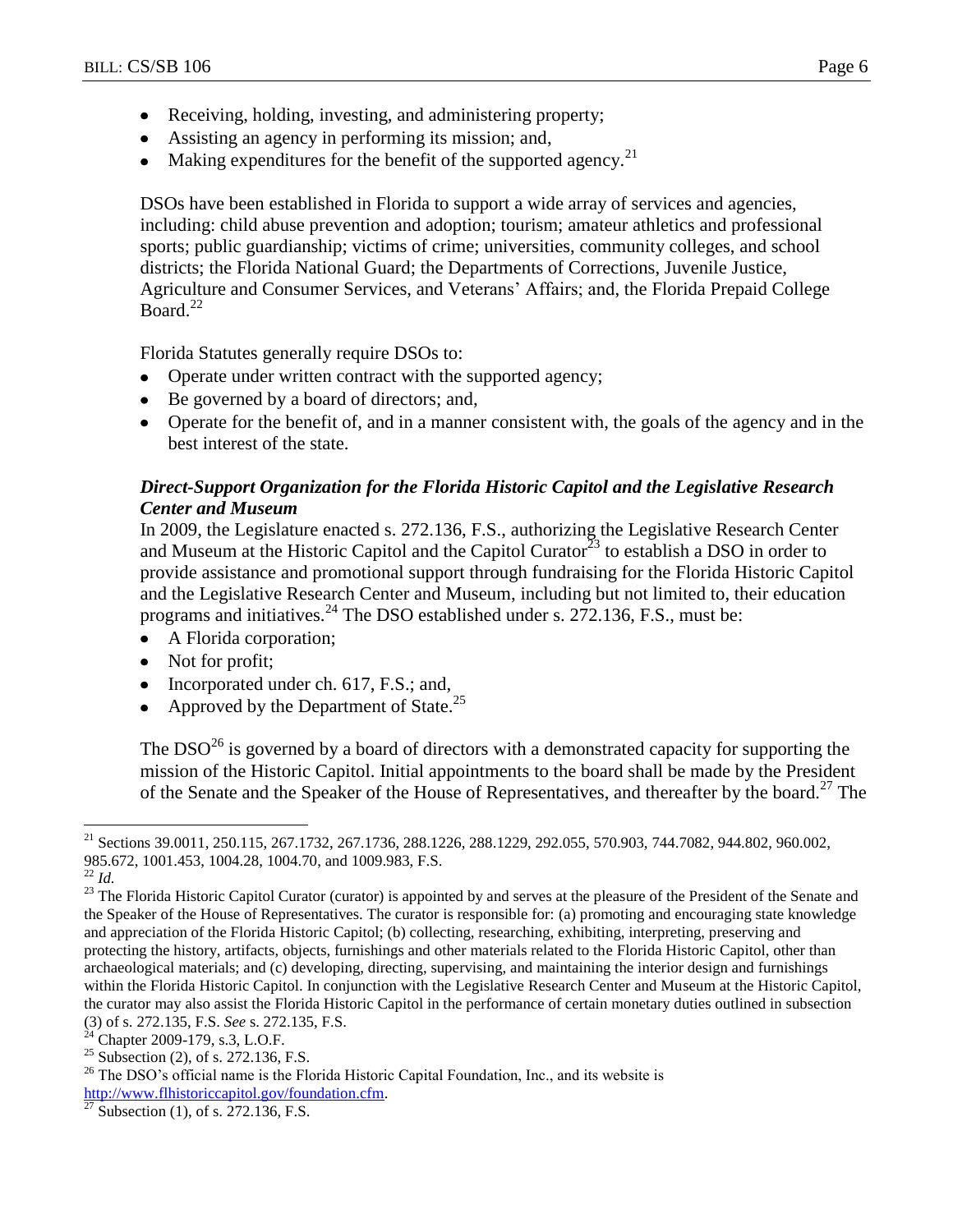DSO received its not-for-profit designation in October 2010, and has been receiving contributions.

If the DSO is no longer authorized or fails to comply with the requirements of s. 272.136, F.S., fails to maintain its tax-exempt status, or ceases to exist, then all funds obtained through grants, gifts, and donations in the DSO's account revert to the state and are deposited into an account designated by the Legislature.<sup>28</sup>

#### **Performing Arts Centers in Florida**

According to the Florida Department of State Division of Cultural Affairs, spending on arts and cultural events in Florida generated nearly \$250 million in state and local tax revenues in 2008 and the overall return on investment by governments on art and cultural spending is 5 to  $1.^{29}$ There is no breakout specifically reflecting the economic impact of Florida's performing arts centers.

Florida has dozens of performing arts centers<sup>30</sup> in every region of the state, and their ownership, management and financing varies widely, according to information on their websites.

# **III. Effect of Proposed Changes:**

**Section 1** creates an undesignated section of law providing that if a donor or a prospective donor of a donation made for the benefit of a publicly owned performing arts center wishes to remain anonymous, then information that would identify the name, address, or telephone number of that donor or prospective donor is confidential and exempt from s. 119.07(1), F.S., and section 24(a), Art. I, of the State Constitution.

The bill defines "publicly owned performing arts center" as:

a facility consisting of at least 200 seats, owned and operated by a county, municipality, or special district, which is used and occupied to promote development of any or all of the performing, visual or fine arts or any or all matters relating thereto, and to encourage and cultivate public and professional knowledge and appreciation of the arts. $31$ 

The bill provides that the public-records exemption is subject to the provisions of the Open Government Sunset Review Act and shall stand repealed on October 2, 2016, unless reviewed and saved from repeal through reenactment by the Legislature.

 $28$  Subsection (6), of s. 272.136, F.S.

<sup>&</sup>lt;sup>29</sup> Information provided by the Department of State's Division of Cultural Affairs in an email dated February 1, 2011. On file with the Commerce and Tourism Committee.

 $30$  An unofficial list is available at [http://funandsun.com/1tocf/artf/perfs.html.](http://funandsun.com/1tocf/artf/perfs.html)

<sup>&</sup>lt;sup>31</sup> Based on a list of performing arts centers provided by the Department of State's Division of Cultural Affairs, at least one appears to meet the bill's definition: the Broward Center for the Performing Arts in Fort Lauderdale, because it is owned by the county and managed by a county board.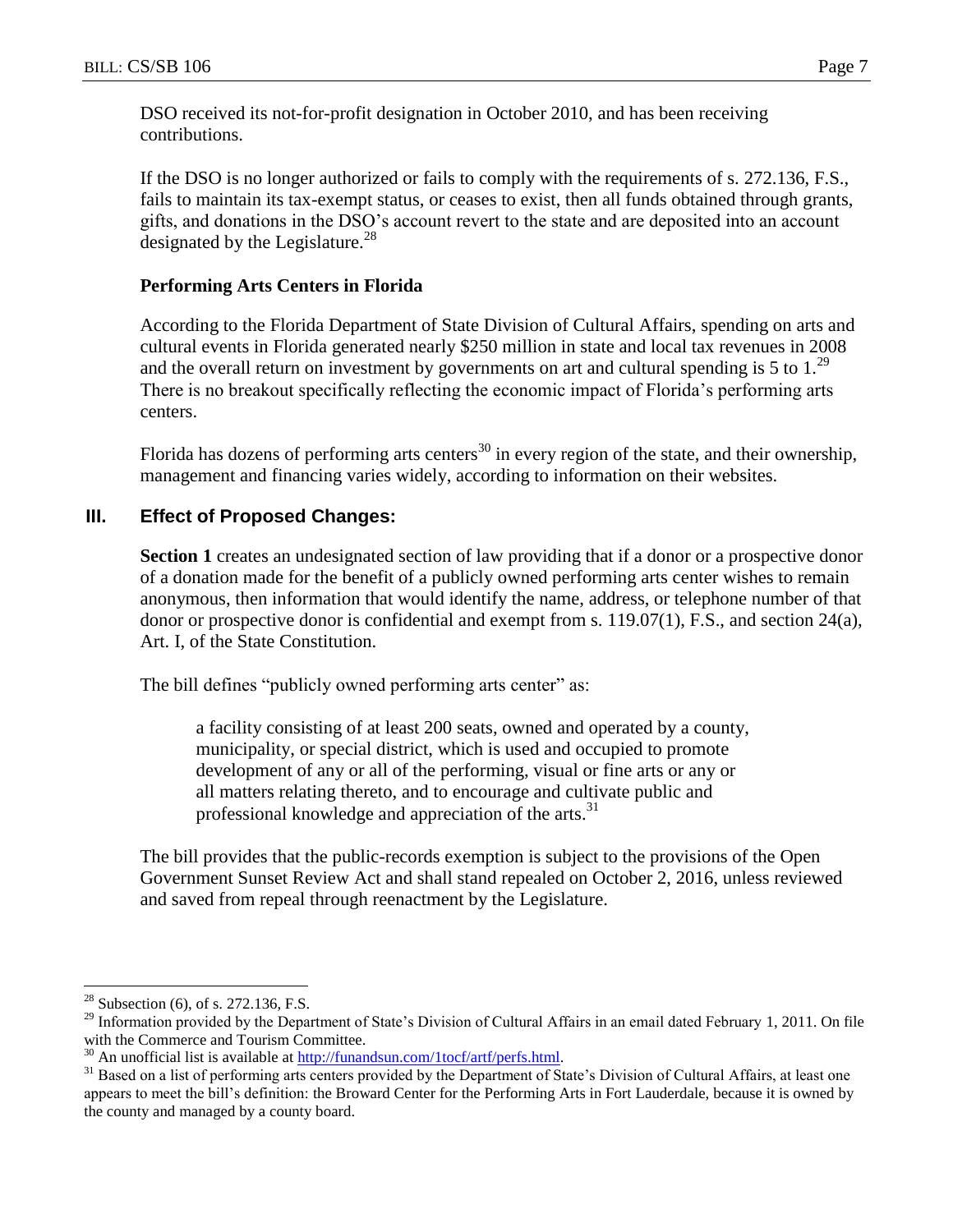**Section 2** of the bill creates subsection (7) of s. 272.136, F.S., providing that the identity of and all information identifying a donor or prospective donor to the direct-support organization for the Florida Historic Capitol and the Legislative Research Center and Museum who desires to remain anonymous is confidential and exempt from s. 119.07(1), F.S., and section 24(a), Art. I, of the State Constitution. The bill specifies that such anonymity shall be maintained in any auditor's report created pursuant to the annual financial audits required under s. 272.136(5), F.S.

The bill provides that the public-records exemption is subject to the provisions of the Open Government Sunset Review Act and shall stand repealed on October 2, 2016, unless reviewed and saved from repeal through reenactment by the Legislature.

**Section 3** of the bill expresses legislative findings that the public-records exemptions are a public necessity, in order to:

- Encourage private support for publicly owned performing arts centers and the direct-support  $\bullet$ organization;
- Promote the giving of gifts to, and the raising of private funds for, the acquisition, renovation, rehabilitation, and operation of publicly owned performing arts centers; and,
- Promote the programming and preservation of the Florida Historic Capitol and the Legislative Research Center and Museum.

According to this section, without the exemptions there could be a "chilling effect" on private donations in Florida because potential donors would be concerned that disclosure of their personal identifying information could lead to theft and threats to their personal safety and security.

**Section 4** of the bill provides an effective date of October 1, 2011.

# **Other potential implications:**

If the DSO for the Legislative Research Center and Museum at the Historic Capitol is a part of the legislative branch, it is not subject to the provisions of chapter 119, F.S.

# **IV. Constitutional Issues:**

A. Municipality/County Mandates Restrictions:

None.

B. Public Records/Open Meetings Issues:

# **Vote Requirement**

Section 24(c), Art. I, of the State Constitution requires a two-thirds vote of each chamber of the Legislature for passage of a newly created or expanded public-records or publicmeetings exemption. Because this bill creates new public-records exemptions, it requires a two-thirds vote of each chamber of the Legislature for passage.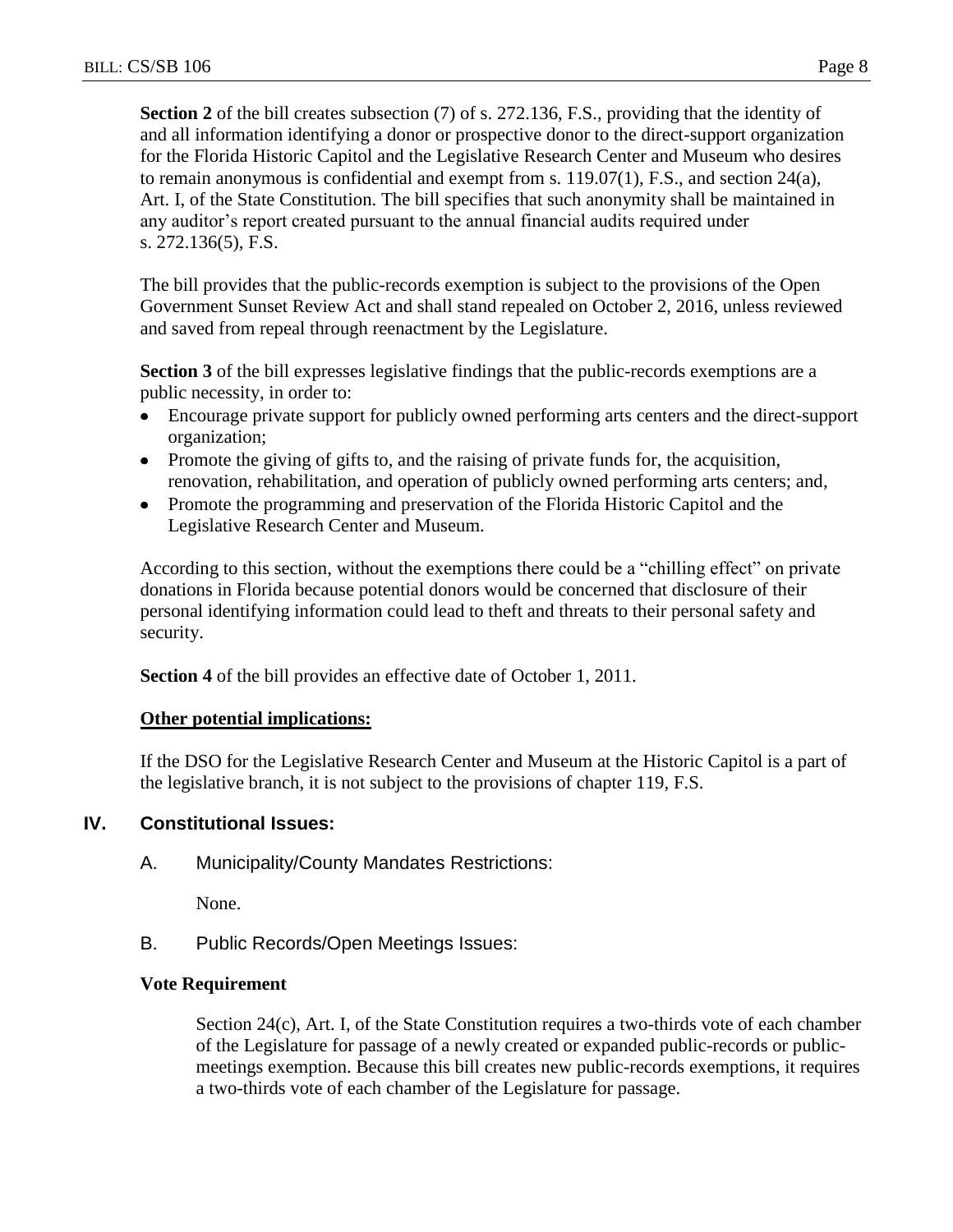#### **Statement of Public Necessity**

Section 24(c), Art. I, of the State Constitution requires a statement of public necessity for a newly-created or expanded public-records or public-meetings exemption. Because this bill creates new public-records exemptions, it includes a public necessity statement.

C. Trust Funds Restrictions:

None.

#### **V. Fiscal Impact Statement:**

A. Tax/Fee Issues:

None.

B. Private Sector Impact:

Donors or prospective donors to a publicly owned performing arts center and the DSO for the Florida Historic Capitol and The Legislative Research Center and Museum would have the option of requesting anonymity, which may encourage more private entities to donate to these facilities.

C. Government Sector Impact:

These public-records exemptions may encourage donations, and therefore result in a financial gain to counties and municipalities that own and operate publicly owned performing arts centers.

These exemptions may similarly encourage donations that result in financial gain to the state's DSO for the Florida Historic Capitol and the Legislative Research Center and Museum.

#### **VI. Technical Deficiencies:**

None.

# **VII. Related Issues:**

None.